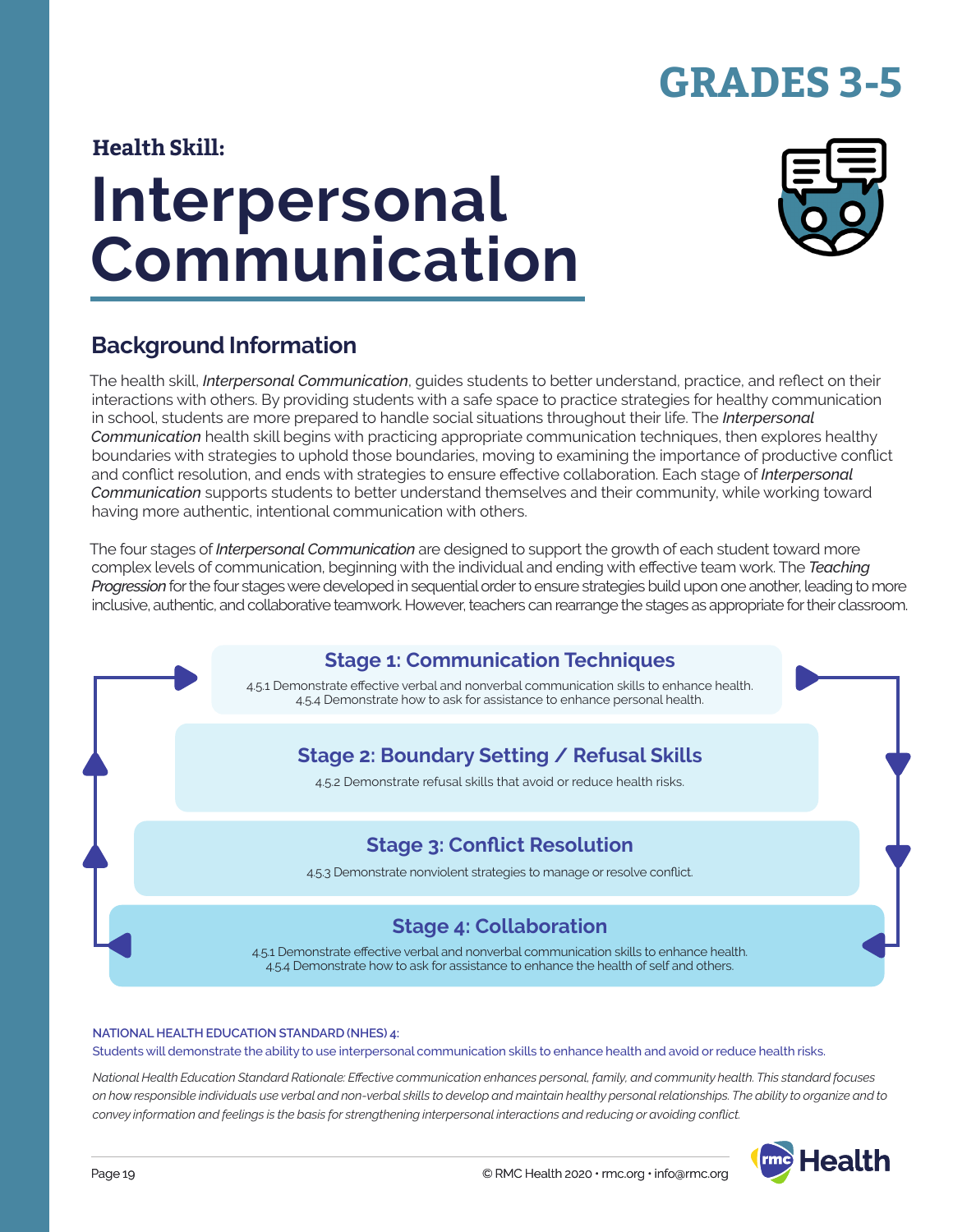

### **Grades 3-5 Framework**

In grades 3-5, students learn a variety of strategies to effectively communicate in a variety of modes. The graphic below outlines the strategies learned in each stage, beginning with *Stage 1: Communication Techniques* and ending with *Stage 4: Collaboration*. Teachers should use the strategies listed as a starting point and add strategies to meet the needs of their students.



#### **Notes on Grade Level Progression**

Activities, vocabulary, and language throughout the models are vertically aligned and build upon one another. If students require scaffolding refer to previous grade levels for additional ideas for activities and instruction that address gaps in student skills. For enrichment activities, look at higher grade levels in order to provide additional practice opportunities or for ideas on how to deepen understanding.

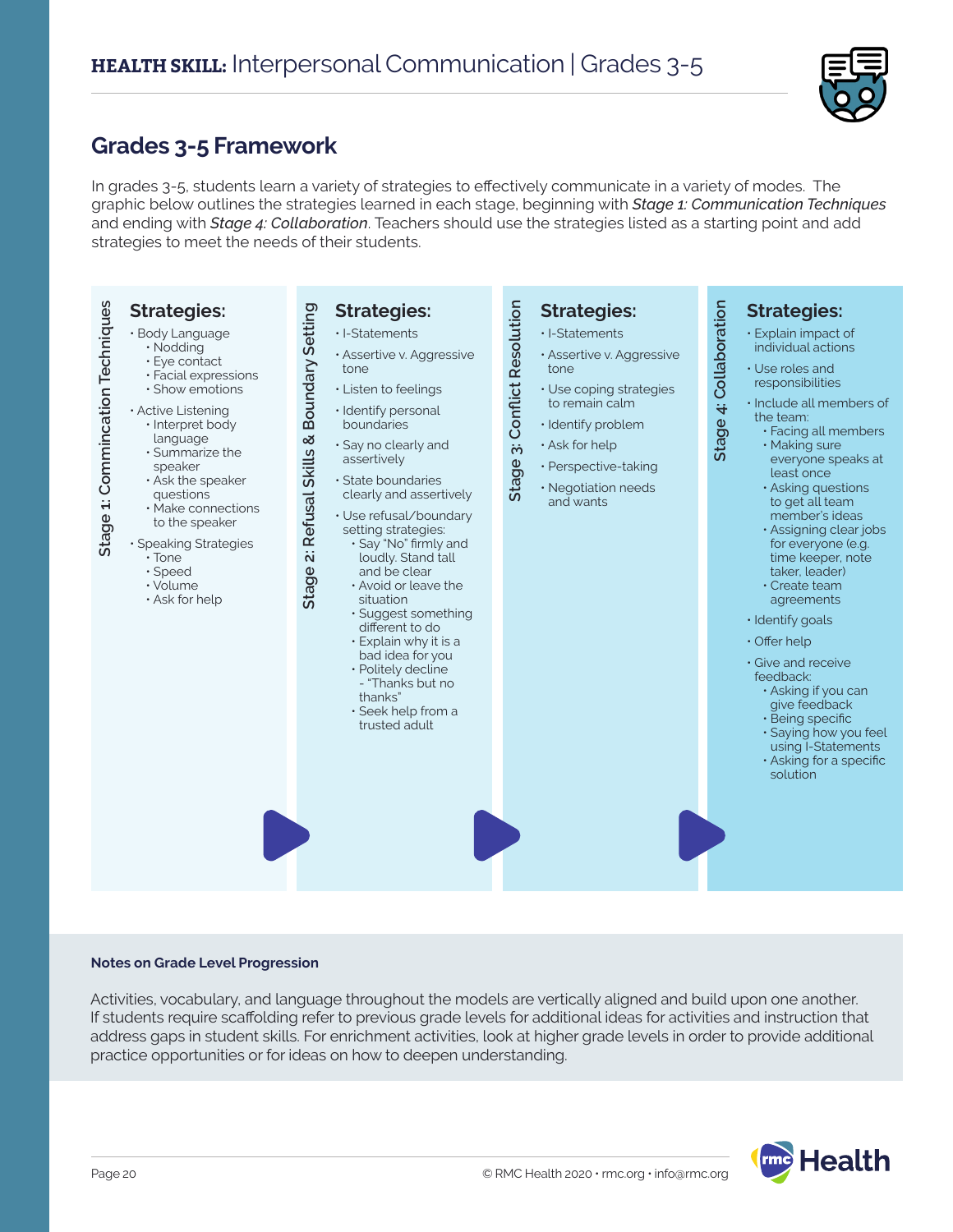

### **Stage 2: Refusal Skills & Boundary Setting**

The *Interpersonal Communication* health skill model continues with *Stage 2: Refusal Skills & Boundary Setting* to teach students to advocate for themselves and set appropriate, healthy boundaries in relationships. The strategies used in *Stage 2: Refusal Skills & Boundary Setting* are designed to help students practice using a strong voice and safe strategies when they face pressure to do things that feel unsafe or unhealthy for them. By the end of *Stage 2: Refusal Skills & Boundary Setting*, students in all grade-levels will have foundational strategies for saying *no* in high pressure social situations and maintain healthy boundaries. Students who master these techniques will be better equipped to follow through on healthy decisions in relationships and set appropriate boundaries to feel safe and comfortable with others.



### **Grades 3-5 Framework**

In grades 3-5, students focus on personal physical boundary setting with others. Elementary-aged students must practice setting boundaries and verbalizing these boundaries to others because they are entering a phase of development when they are becoming more autonomous in their bodies and with their personal belongings. By practicing setting boundaries, students are more prepared to maintain healthy and appropriate relationships with peers and family. Teachers should provide students with explicit language for setting boundaries and provide a space to practice strategies for setting boundaries with others. This health skill provides specific strategies for students to say *no* to others and take control over how they are treated by others. By the end of *Stage 2: Refusal Skills & Boundary Setting,* students will be more confident in stating *no* and have effective strategies to uphold their boundaries in high pressure situations. For more explicit instruction on decision-making, refer to *Decision-Making* for grades 3-5.

Mastery of *Stage 2: Refusal Skills and Boundary Setting* for grades 3-5 means students are able to pay attention to their feelings, set their boundaries with others, and use effective strategies for upholding their decisions and boundaries.

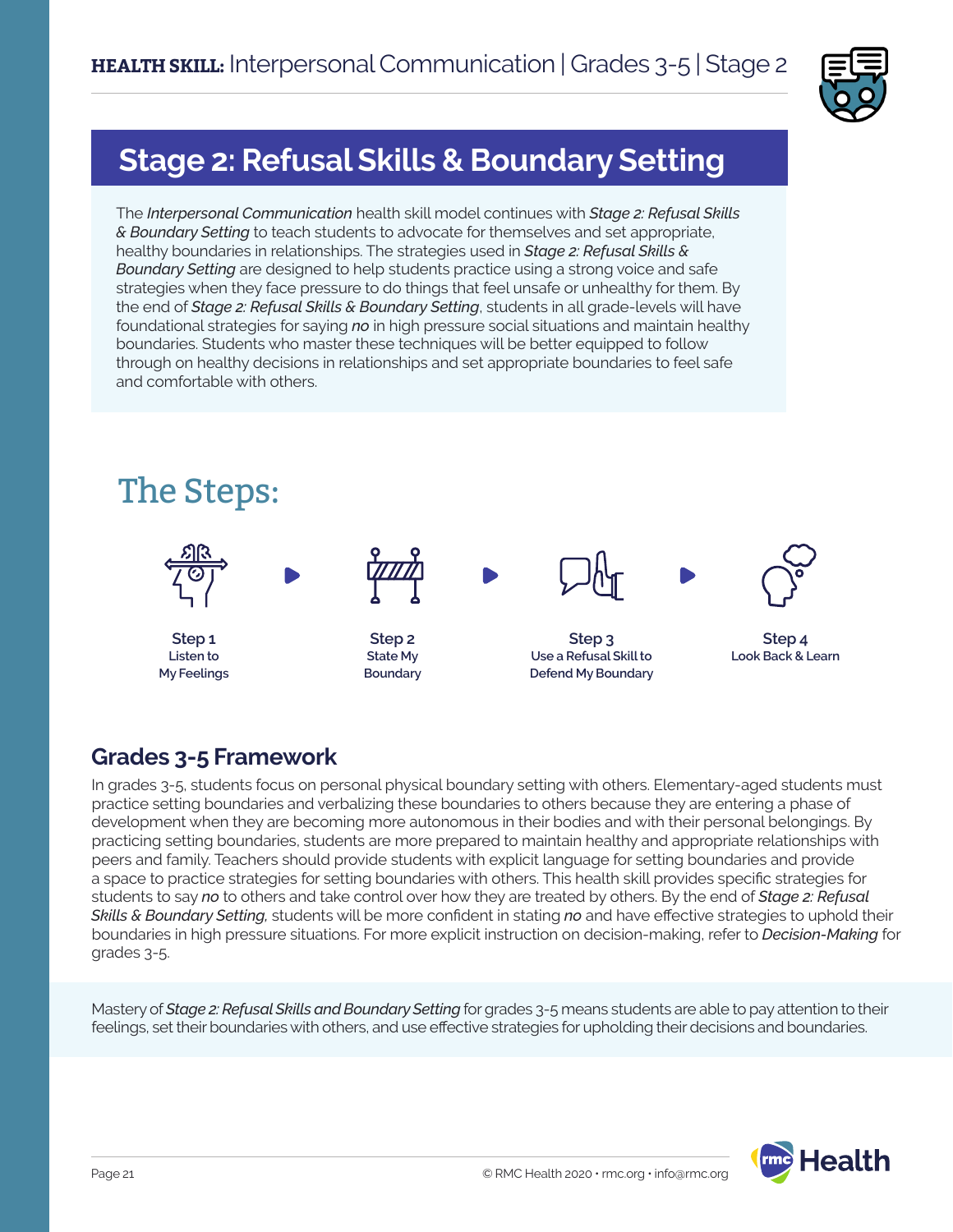

### **Stage 2: Refusal Skills and Boundary Setting**

### The Steps:



### **Step 1: Listen to My Feelings**

**Step Overview:** When learning to set boundaries, it is important to listen to your feelings. Our bodies tell us when we do not feel safe or comfortable and learning to recognize these feelings allows us to know when we need to state a boundary or say *no*. This step allows students to stop and think about how they are feeling in order to recognize when their boundaries are crossed.

#### **Sub Skill(s):**

- Notice my feelings
- Identify when boundaries are crossed
- Identify personal boundaries



**Step Overview:** Step 2 of *Refusal Skills and Boundary Setting* teaches students how to state their boundary clearly and assertively, whether that is just saying *no* or stating what they need the other person to stop and do differently. Students should practice identifying when situations need a firm *no* and when boundaries may be a little more complex, like sharing personal belongings or playing with one another.

#### **Sub Skill(s):**

- Identify situations that require saying no or getting help
- Say no clearly and assertively
- State my boundaries clearly and assertively

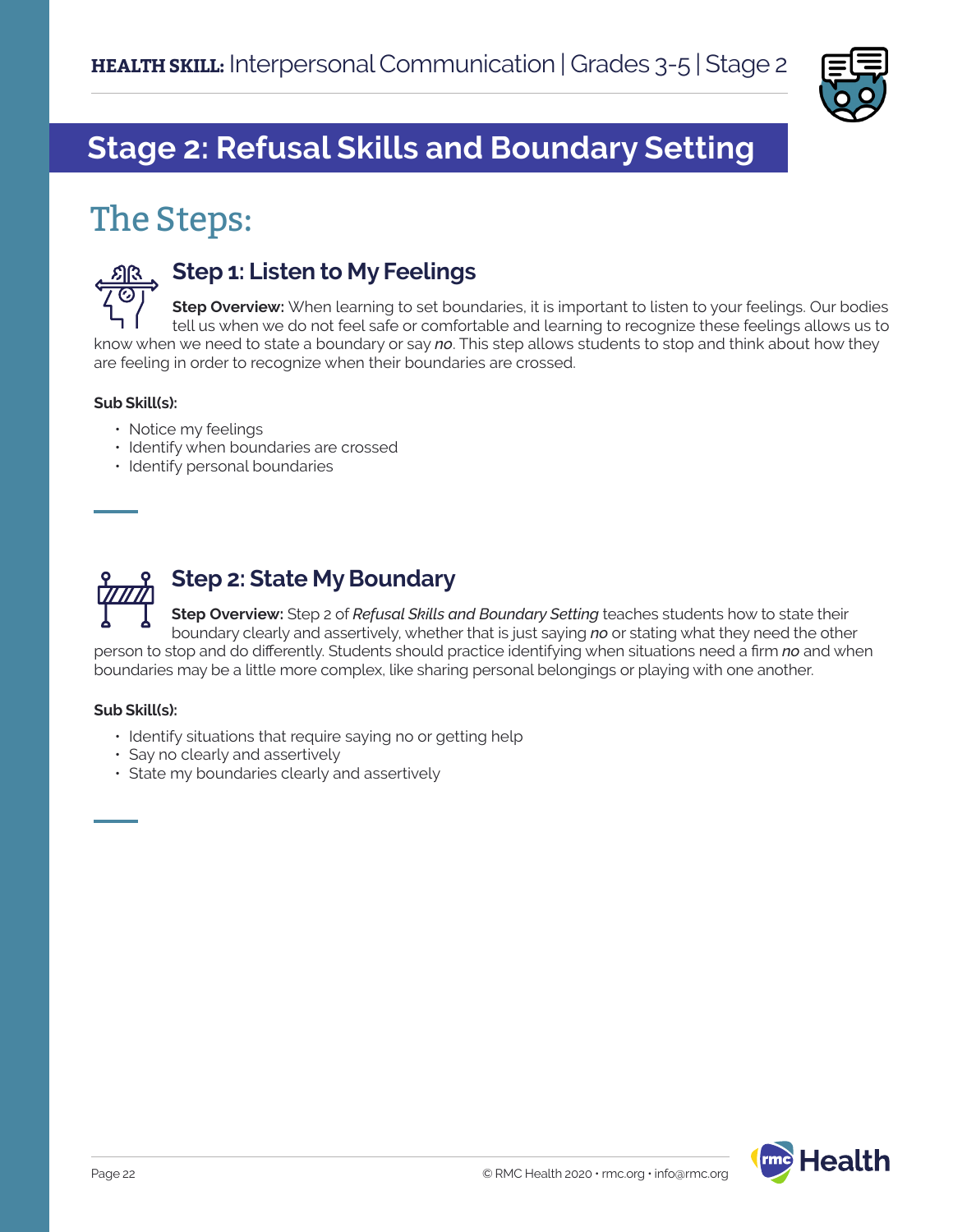

### **Step 3: Use a Refusal Skill to Defend My Boundary**

**Step Overview:** Sometimes stating boundaries clearly and assertively is not enough. In these moments, using refusal/boundary setting strategies are important to uphold the boundary and maintain important personal relationships. Students should practice using a variety of refusal/boundary setting strategies in order to prepare for different situations and contexts. This step provides strategies and language students need to state their boundaries and to resist pressure from others when needed.

### **Sub Skill(s):**

- Explain effects of peer pressure
- Use a refusal/boundary setting strategy
	- Say *no* firmly and loudly. Stand tall and be clear.
	- Avoid or leave the situation
	- Suggest something different to do
	- Explain why it is a bad idea for you
	- Politely decline
	- Seek help from a trusted adult

### **Step 4: Look Back & Learn**

**Step Overview:** Learning to reflect takes practice and intention. After an individual upholds a personal boundary, it is important to reflect on how they feel. It is possible that upon reflection, they will need to seek additional resources or help in case the situation comes up again in the future. Building time for students to reflect is crucial in developing metacognition, which supports health skills, *Self-Management and Advocacy for Self & Others.*

#### **Reflection Question(s):**

- How did I feel when someone crossed my boundaries?
- Did the situation feel safe? Why or why not?
- Was it easy or hard to say no? Why?
- Was I able to communicate my boundary? Why or why not?
- Which refusal/boundary setting skill did I use that was the most helpful?
- How did it feel to uphold my boundary?
- Do I need to seek additional help? If so, what help do I need?
- Anything else I need to do?